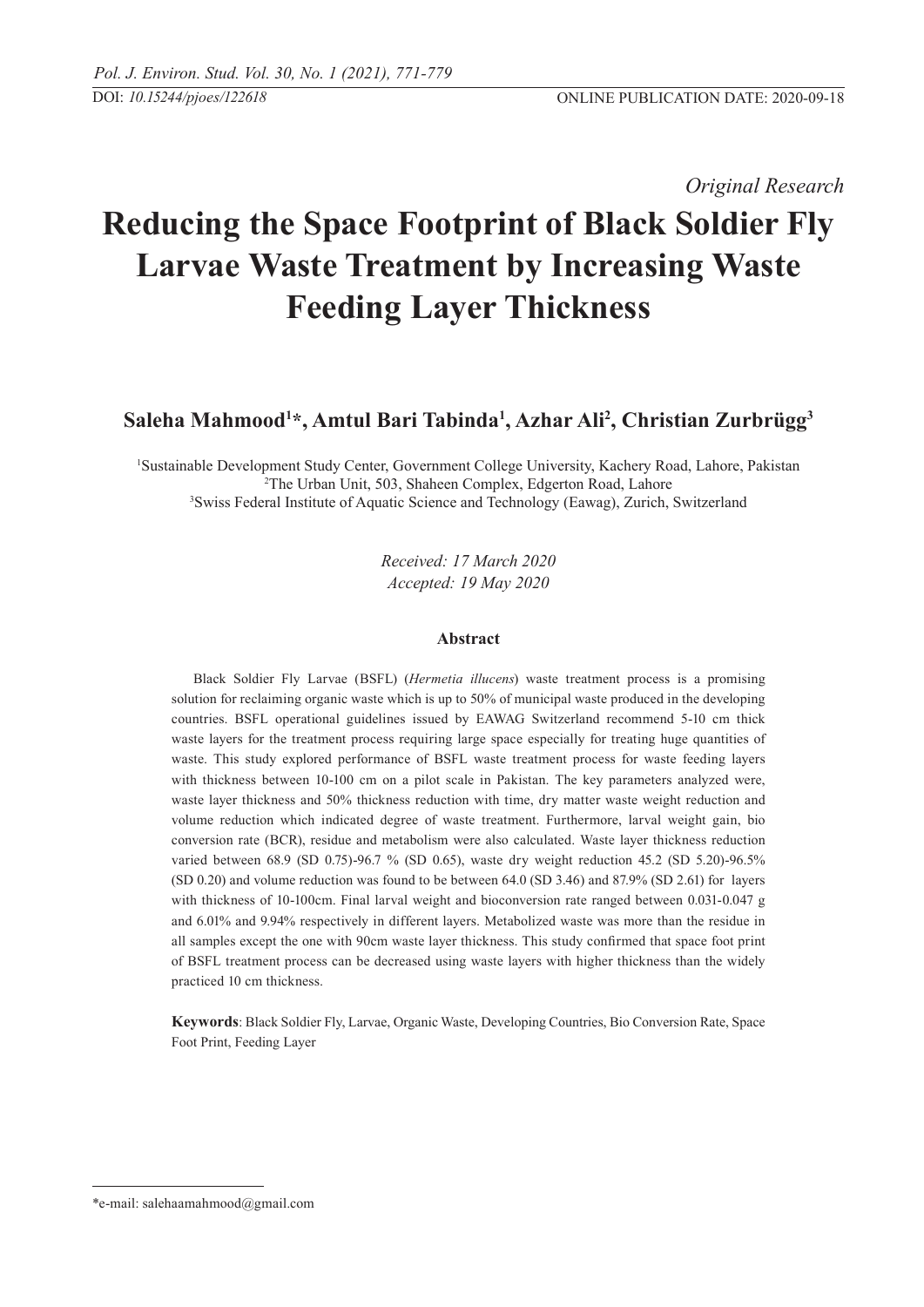## **Introduction**

Developing countries are facing an incremental problem of municipal solid waste management with the passage of time [1, 2]. Most of such countries including Pakistan followed the practice 'out of sight out of mind' where the collected waste was simply transferred to open spaces available around the settlements [3]. However, with cities growth most of the waste dump sites previously outside of the city got surrounded by dwellings. This forced the authorities to transport the waste further away leading to huge transportation costs. Given the past negative experiences, local residents also started to object to this practice and deny access to the authorities to dump the waste which was not produced in their area but was being brought from other much bigger settlements.

Facing such problems, the authorities have an urgent interest to reduce waste transported for disposal, to reduce transportation costs and save space at disposal sites. Pakistan and countries with similar socioeconomic structure have thousands of scavengers (waste pickers) involved in extracting valuables i.e. recyclables from the waste chain either at door-step, during transport or even at the wild dump sites [4] with focus on the non-organic fraction that is more frequently recycled due to higher economic value. Organic waste recycling is still very limited in low and middle income countries like Pakistan, although the organic fraction in municipal solid waste is around 50-80% [5-7]. This component is naturally biodegradable but several environmental problems are associated with its unsafe disposal and poor waste management practices like production of leachate, greenhouse gases, wastage of useful nutrients and energy. Moreover, it is hard to compact organic waste through mechanical means thus resulting in poor weight and volumetric reductions even if compacted. Weight and volume reduction of organic waste are important parameters as they identify the amount of space and cost required for collection, transportation and disposal of waste at landfill with different vehicles.

One promising and emerging new recycling process in organic waste management sector is the bioconversion of organic waste through use of Black Soldier Fly Larvae (BSFL), scientifically known as *Hermetia illucens* [7-9]*.* This is a non-pest organism of warm and humid regions [10]. It not only reduces weight and volume of organic waste but can also convert it to valuable market products i.e. protein and fat rich animal feed (the larvae) and residue which is helpful in agriculture sector for reducing soil erosion [8, 11-13]. Through BSFL biowaste treatment, maximum 20% of prepupal biomass conversion could be achieved within almost two weeks with a waste reduction of up to 80% [11, 14]. BSFL biowaste treatment technology is better than other recycling and bioconversion technologies as the larvae is environment friendly, the direct GHG emissions are very low with a high potential for global

warming reduction [2]. They are more advantageous for the countries facing poor waste management practices and food scarcity. As developing countries lack technical and financial resources to handle waste problem, any natural solution to organic waste problem like BSFL could be of great help. Very few studies reported BSFL waste treatment for mixed municipal organic waste which was first experimented in Costa Rica [15]. The current study was conducted on nonhomogenous waste source i.e. mixed municipal organic waste from fruit and vegetable market.

According to EAWAG guidelines, the recommended Waste Layer Thickness (WLT) for operating a BSFL treatment unit is 5-7 cm [11]. However another guideline suggested that the WLT may even be increased to 20-23cm [16]. No research studies or data was found that limit the waste layer thickness for BSFL case except these two guidelines. However, a review paper suggested maximum feeding layer thickness of 5 cm for 'face fly larvae', 5 cm for housefly larvae and 7.5-10 cm for all types of fly larvae [17]. The reasoning given has been creation of anaerobic conditions below these depths thus limiting larval growth. However, no scientific study has been done or results published to date except the one being presented here to assess the larval survival in anaerobic or semi aerobic conditions; at higher depths. Therefore, this is the first study and paper reporting the results of work done with increased waste layer thickness of up to 100 cm. The results of the study once again showed importance of data driven assessment for successful facility designing.

This study focused on treating waste with layers' thickness of 10-100 cm. In case of successful treatment at 100 cm, the space foot print of the process can be decreased 5 folds as compared to 20 cm thick waste layer.

It has been recommended to use waste stacked in trays above each other to maximize use of limited space [11]. However, use of stacking requires specialized stands, boxes/trays and human resources. In this study, increased thickness of waste layers was used to eliminate the need of specialized infrastructure and handling thus decreasing the required financial resources and investment. Furthermore, as study aimed to develop a model treatment facility to handle large amounts of wastes in hundreds of tons a day, stacking seems not feasible in such case. Increased waste layer thickness would allow handling large amounts of waste in less space. To reduce space requirements/foot print, this study tested if larger waste layer thicknesses could be used for BSFL treatment process.

From organic waste treatment perspective it might be sufficient to reduce the waste amounts significantly using this process to reduce waste burden at dump sites [15] and also, during transportation. Therefore, volumetric waste reduction is also a parameter for evaluating BSFL biowaste treatment efficiency. From waste management perspective, optimizing the growth of larvae is not of main concern as only 2-5% of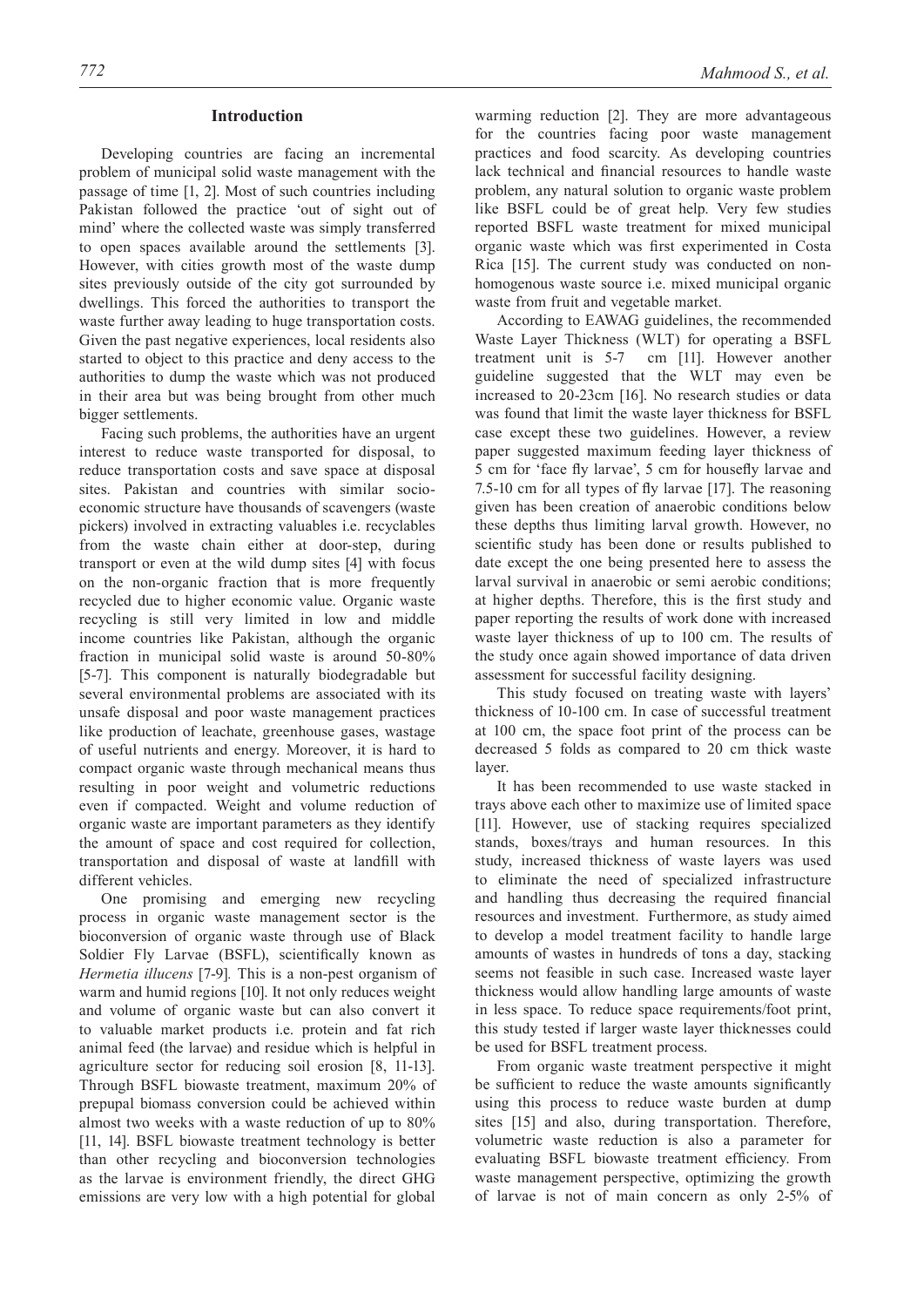larvae is required to run a rearing unit [11] for future treatment process. For the purpose of this study, an efficient BSFL treatment was defined as the one that could reduce waste layer thickness, weight and volume effectively in 15 days. During this study WLT, weight and volume reductions were monitored along with larval weight gain, bio conversion rate (BCR), residue and metabolism.

This study addressed the following research question: Can BSFL waste treatment process work for 10 to 100 cm thick waste layers? This comprises reduction of WLT in relation to treatment time, 50% thickness reduction, relationship between increased waste layer thicknesses and dry matter waste weight and volume reduction, bioconversion rate, residue and metabolism.

The objective of this research was to investigate the effect of waste layer thickness on the ability of BSFL to successfully reduce waste quantity.

## **Material and Methods**

Concrete beds were constructed to receive and treat organic waste using BSFL. Temporary brick walls were used to enclose waste to attain a certain waste height to check viability of waste treatment using BSFL. WLT varied from 10 to 100 cm in triplicates. The 10 cm WLT was used as a control sample because this has largely been recommended and used in different studies. BSFL was obtained from a nearby BSF rearing facility maintained by the Urban Unit, a governmental organization based in Lahore, Pakistan. The experiment was performed in a green house shed under ambient temperatures and humidity of 32-40ºC and 60-80% respectively.

Organic waste was collected from a fruit-vegetable market, manually sorted and shredded to prepare 10 samples (with triplicates) with average waste density found to be  $640 \text{ kg/m}^3$ . Some dry husk, decomposing dry leaves and sugar cane bagasse was mixed into the waste as per need in order to maintain moisture content of incoming samples which was found to be between 65-70% which is ideal for BSFL biowaste treatment [14, 18].

#### Samples Placement

A concrete base with dimensions 6.34 m  $\times$  4.00 m was constructed. Temporary brick walls covered with plastic sheets were used to isolate samples of varying thicknesses. A 30◦ angle inclined ramp led from the base of the bed to the edges to facilitate the migration in to a 20 cm channel constructed on three sides of the beds for collection of prepupae [15, 16]. Ten waste samples (in triplicates) were deposited on this concrete base with waste layer thicknesses of 10, 20, 30, 40, 50, 60, 70, 80, 90 and 100 cm. BSFL were initially placed every 10 cm in the waste layers as the maximum layer thickness was recommended as 10cm in the guidelines [11, 16] and also as was learned during the training provided by FORWARD/EAWAG before start of the study. After every 10 cm layer in a sample a defined number of larvae per waste amount were spread. The number of larvae used was in reference with 650,000 larvae per ton of waste as recommended at EAWAG FORWARD project site in Surabaya, Indonesia. Waste and larvae were fed once [19] and samples were mixed once a day using shovels for 15 days. Mixing was introduced in this study and was not found to be practiced in earlier available studies.

#### BSFL Waste Treatment Efficiency Assessment

The varying waste layer thicknesses in the samples were measured on daily basis. The surfaces of waste layers were made even using a suitable shovel. Thicknesses were recorded from three different points at the surfaces of the samples using a foot scale. Average of the three recordings was then taken as the thickness of the respective layer for a certain day.

The waste samples were mixed daily (once) for 15 days using a shovel. Mixing was performed in order to keep the sample aerated and discourage formation of anaerobic conditions along with facilitation of even distribution of larvae seeking food. After a period of 15 days of BSFL waste treatment three representative samples of 30 g each were taken from every waste sample. All BSFL were removed from the samples before analyzing the waste for final moisture content and final dry weight using a drying oven at 105ºC for 24 hours.

Following parameters were measured during the study. i) Change in waste layer thickness on daily basis ii) Wet and dry weight of waste before and after experiment iii) Larval wet weight before and after experiment iv) Final larval dry weight.

Based on these measured parameters following values were calculated:

## Waste Layer Thickness Reducton Efficiency  $(WTE\%)$

$$
WTE = ((WTi - WTf) / WTi) \times 100
$$
 (1)

...where:

 $WTi = initial thickness of waste samples (cm)$ WTf = final thickness of organic waste samples (cm)

Waste dry weight reduction efficiency (WRE %) = ((Wdi – R) / Wdi) × 100 [20] (2)

...where:

Wdi = initial dry weight of organic waste  $(kg)$  $R =$  final dry weight of organic waste (kg)

Volumeetric waste reduction efficiency

\n
$$
(VRE \, \%) = (Vi - Vf / Vi) \times 100
$$
\n(3)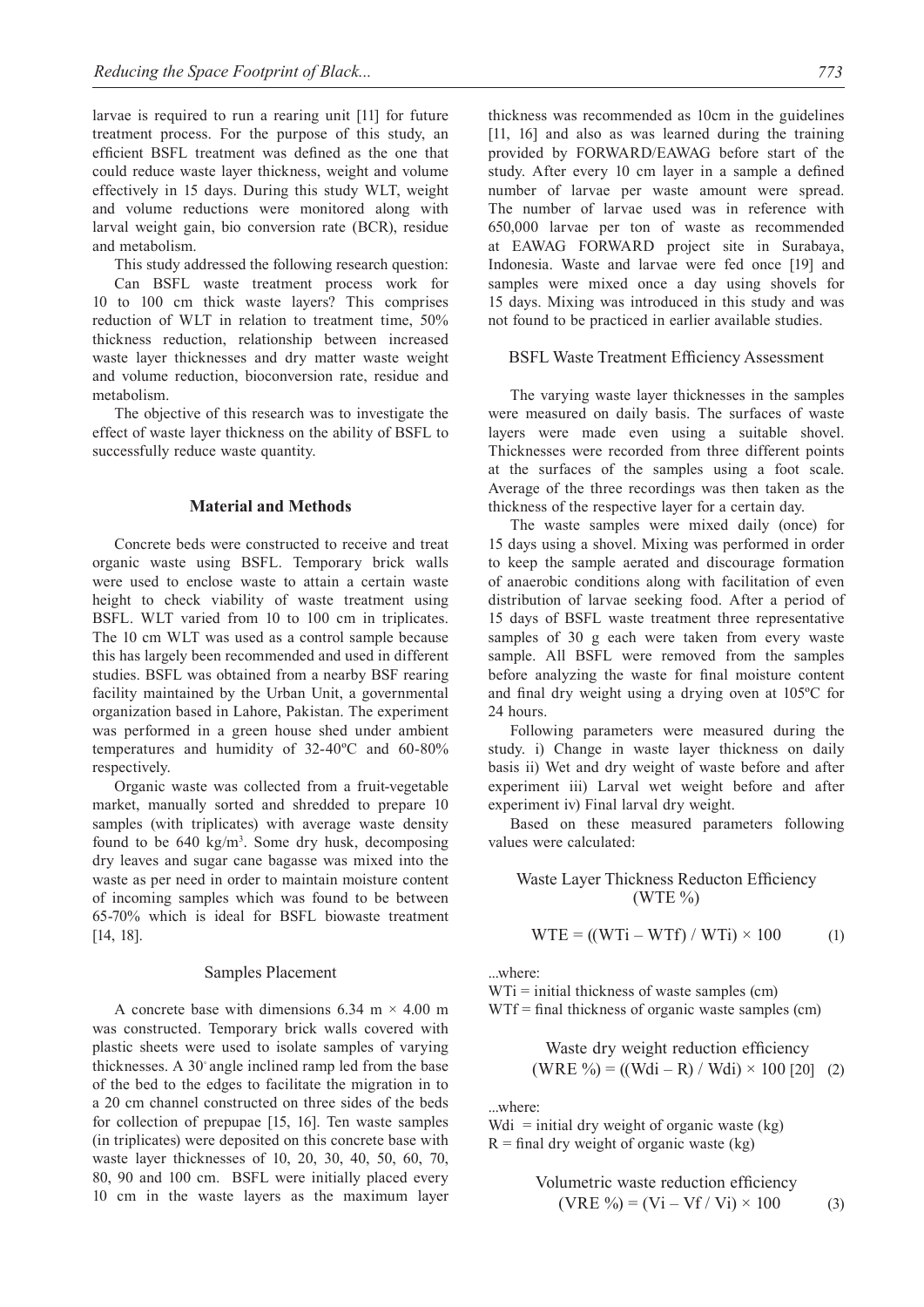$Vi =$  initial volume of organic waste added  $(m<sup>3</sup>)$ 

 $Vf = \text{final}$  volume  $(m^3)$  of organic waste

Initial volume was taken by measuring the three dimensions after adding waste samples to beds. Final volume was noted by measuring dimensions at the end of experiment by placing all the remaining waste (digested and undigested food) in a box. Moisture content (%) of organic waste was calculated on the basis of waste initial wet weight (Wwi) and final dry weight (Wdf). R is the final dry weight of organic waste, with

$$
R = Wwf - (Wwf \times MC)
$$
 (4)

which is calculated on the basis of final wet weight in kg (Wwf) and moisture content (MC) of organic waste.

## BSFL Sampling and Testing

From the treated waste samples containing residue and larvae, 3 representative samples of 15 BSFL were taken and brought to laboratory. These larvae were then surface dried using tissue paper and weighed to obtain their wet weight. The samples were dried in oven at 105°C for 24 hours to obtain dry weight of larvae. Moisture content of larvae was calculated by subtracting dry weight from wet weight.

Bioconversion ratio (BCR %) was calculated at the end of experiment on the basis of final prepupal biomass (Mpp) on dry basis and total amount of organic waste initially added on dry basis (Wdi) both in kgs [20]

$$
BCR = ((Mpp - Mi) / Wdi) \times 100
$$
 (5)

Mi is the initial dry weight of 5 days old larvae which is taken zero, as neonatal larvae have negligible amount of dry weight and most of their body weight was found to be consisting of water. This has been verified through work at EAWAG's FORWARD project site in Surabaya, Indonesia

Metabolized food (M) is a result of larval activity which is calculated on the basis of final prepupal dry weight (Mpp) and Initial & Final dry weights of the organic waste [21]

$$
M = ((Wdi - R) - Mpp) \times 100
$$
 (6)

Statistical analysis: One way-ANOVA (analysis of variance) followed by Tukey HSD post hoc test was performed to identify honestly significantly different mean values between various treatments with  $(p<0.05)$ .

#### **Results and Discussion**

#### Waste Layer Thickness and Volumetric Reduction

The general practice of BSFL application suggests using maximum WLT of 5-10 cm [11, 22]. In this study, first of its kind in this field BSFL was applied to waste layers with varying thickness between 10 and 100 cm. Fig. 1 shows that WLT reduction varied between 96.7% (SD 0.67) for 30 cm and 68.9% (SD 0.73) for 90 cm thick

 $100.0$ 95.0 90.0 85.0 80.0  $75.0$ Reductions (%) 70.0 65.0 60.0 55.0 50.0 45.0 40.0  $\mathbf{c}$  $10$  $20$  $\overline{\mathbf{3}}$ 60  $7<sup>c</sup>$ 80 90 100  $11C$ Waste I r Thickness (cm) Layer Thickness Reduction olume Reduction Weight Reduction

**Volumetric. Thickness & Drv Weight Reductions** 

Fig. 1. Waste layer thickness reduction (%), waste volume reduction (%) and waste dry weight reduction (%) during BSFL treatment of 15 days in waste layers with thickness from 10-100 cm: values represent mean  $(n = 3) \pm$  standard deviation (SD).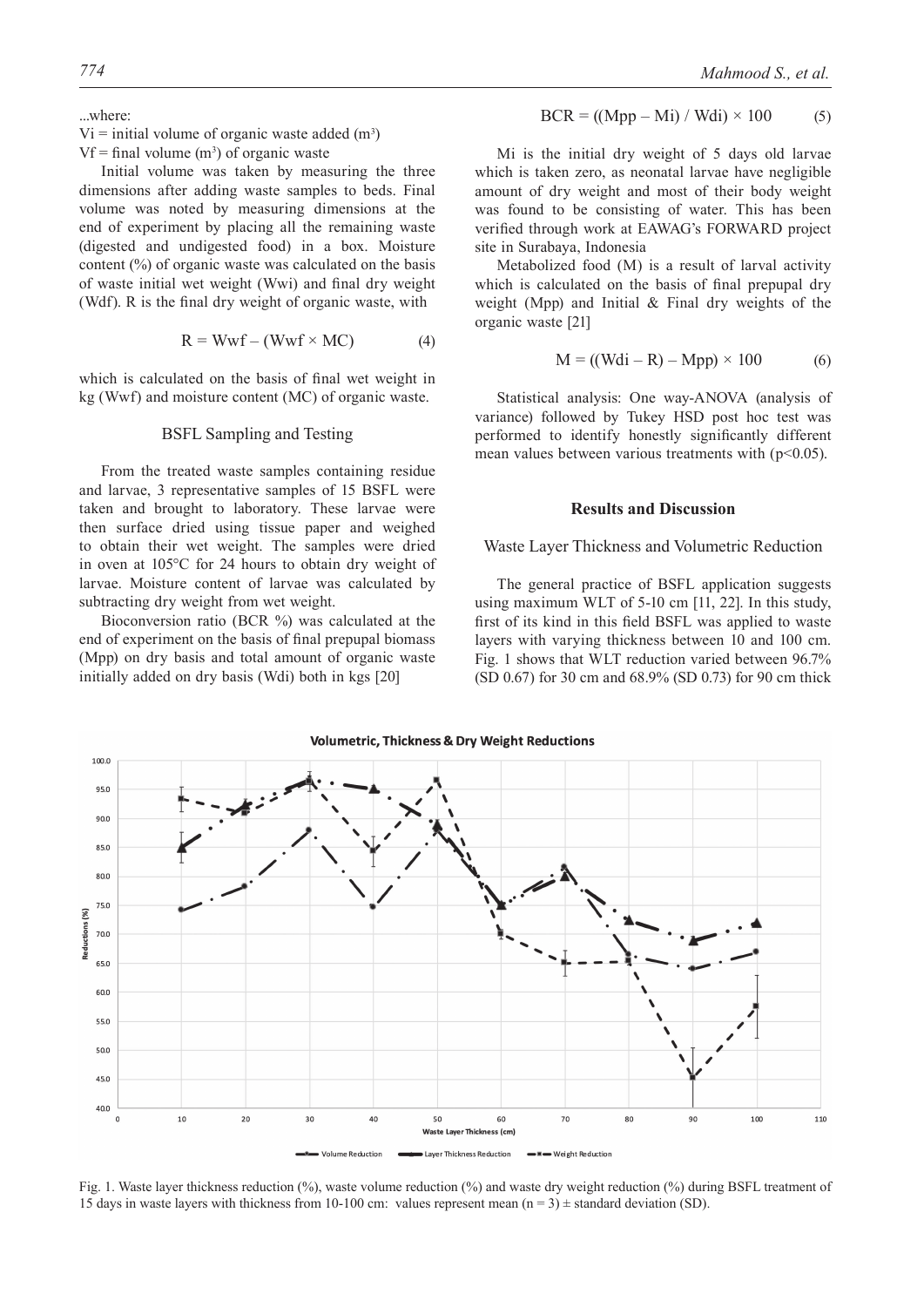waste layers. All samples (20 – 100cm) WLT showed significant differences in WLT reduction as compared to control (10cm) thickness where  $(p<0.05)$ . However, reductions in samples 20, 30 and 40cm thickness do not differed significantly (Tukey HSD test). Fig. 1 shows that till 50 cm thickness, WLT reduction was higher than control (10 cm) thick waste layer. WLT reduction in the 60-100 cm thick waste layer samples was found lower than the one observed in 10 cm thick waste sample. However, similar reductions were achieved in waste samples with 80 cm (72.5%) and 100cm (72%) thickness (Tukey HSD test). The lower degree of waste reduction in layers with 60-100 cm thickness might be due to non-homogenous mixing as it was difficult to mix waste layers manually with increased thickness. This may result in lesser air circulation and even distribution of larvae in the waste layers. Thicker waste layers also exerted more pressure on the larvae in lower layers that may inhibit the larval movement and activities.

The day with 50% WLT reduction was considered a key performance indicator representing half of the reduction with respect to initial height. Fig. 2 shows that 50% WLT was achieved in first 3 to 7 days in samples with 1100 cm thickness. Therefore, from waste management perspective, resolving the 50% problem in less than 30% of the time as required for 100% solution (15 days) is important for treating larger amounts of waste especially in cases where space constraints exist.

Volumetric reduction varied between 87.9% (SD 4.37) and 63.9% (SD 3.46) (Table 1). Highest reduction of 87.9% was achieved at 30 and 50 cm WLT. The volumetric reduction achieved till 70 cm

WLT was higher than control 10cm sample (Fig. 1). At 100 cm WLT volumetric reduction (66.9%) does not vary significantly from control 10 cm. Previous studies on black soldier fly larvae biowaste treatment do not provide data on waste thickness and volumetric reductions.

## Waste Reduction Efficiency by Weight on Dry Basis (65.5-78.9)

Waste dry weight reduction varied between 96.5 (SD 0.20) for 50cm WLT and 45.2% (SD 5.20) for 90 cm thickness (Table 2, Fig. 2). The WLT 50 and 30 cm showed similar and maximum reductions of 96.5 and 96.4% respectively which do not have significant difference from control 10cm (Tukey HSD test). It was found that dry weight waste reduction efficiency was higher in waste layers with thicknesses till 50 cm while in 50-100 cm thick waste layers the efficiency was found to be comparatively lower. The maximum dry weight reduction efficiency was found to be at 30 cm thick layer. Therefore, if a facility intends to achieve higher dry weight reductions the optimum waste layers thickness could reach up to 50 cm. However, if purpose is to reduce waste weight or volume for efficient waste handling in a limited time, the layer thickness may be increased up to 100 cm.

Fig. 1 shows that the waste dry weight reduction and WLT reduction roughly followed the same trend till 50 cm WLT. However, between 50-100 cm WLT waste dry weight reduction efficiency drops below WLT reduction rate. This might be due to larger amounts of



Fig. 2. Waste layer thickness reduction (%) with respect to BSFL treatment time of 15 days in waste samples with layer thickness of 10 to 100 cm: values represented as mean (n=3). Horizontal line (**–**) shows 50% reduction in waste layer thickness.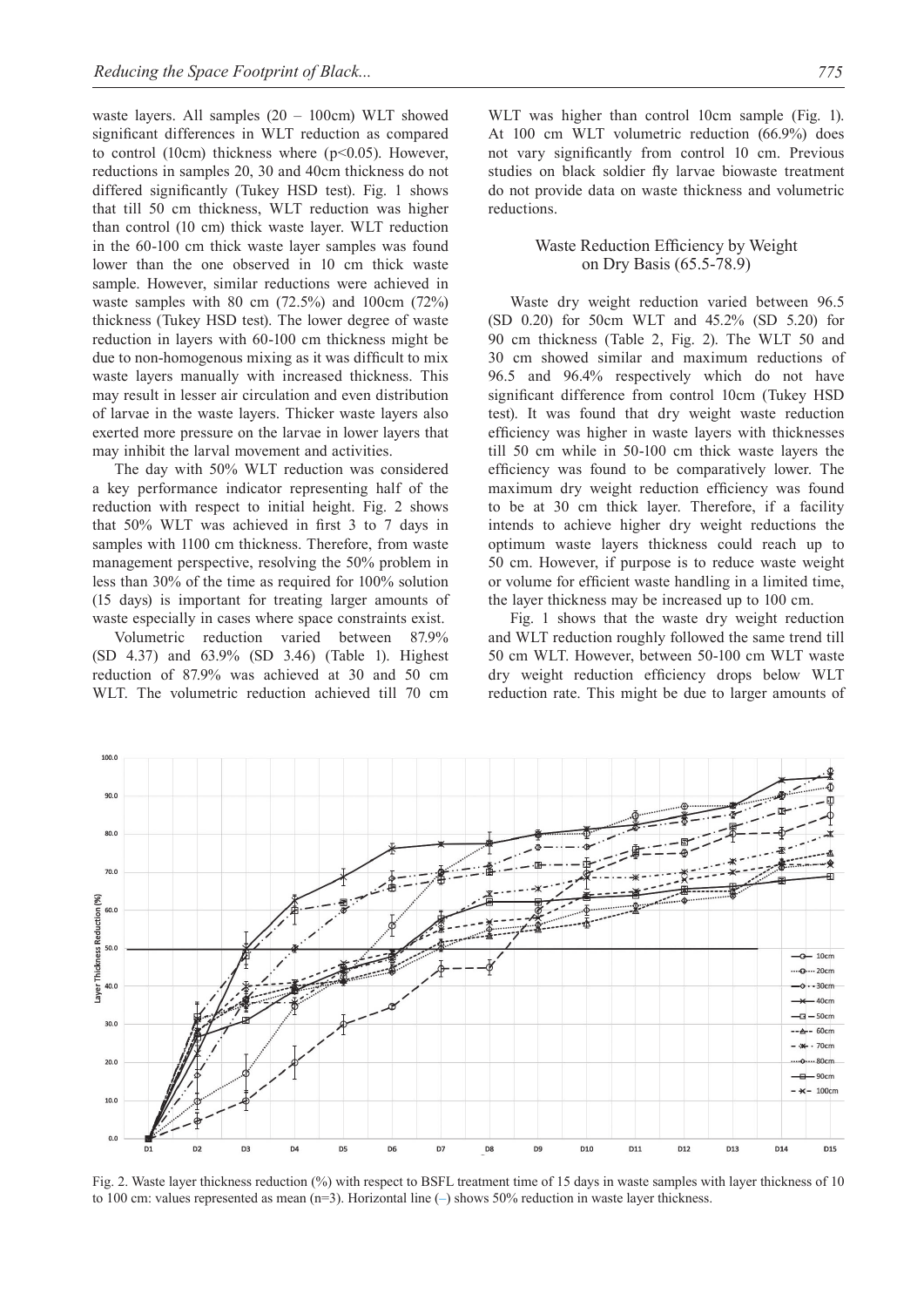| Waste sample thickness<br>(cm) |                    | Waste layer thickness reduction $(\% )$ | 50% thickness reduction | Waste volumetric reduction $(\%)$ |           |  |
|--------------------------------|--------------------|-----------------------------------------|-------------------------|-----------------------------------|-----------|--|
|                                | Mean               | <b>SD</b>                               | day                     | Mean                              | <b>SD</b> |  |
| 10                             | 85.0d              | 2.65                                    | 9th                     | $74.1$ adfg                       | 2.87      |  |
| 20                             | 92.3a              | 1.04                                    | 6th                     | 78.2ab                            | 3.97      |  |
| 30                             | 96.7a              | 0.67                                    | 4th                     | 87.9bc                            | 4.37      |  |
| 40                             | 95.1a              | 0.63                                    | 3rd                     | 74.6afg                           | 3.82      |  |
| 50                             | 88.9e              | 0.83                                    | 4th                     | 87.9bc                            | 2.61      |  |
| 60                             | 75.1 <sub>b</sub>  | 0.51                                    | 7th                     | $75.0$ adfg                       | 5.20      |  |
| 70                             | 80.0f              | 0.64                                    | 7th                     | 81.5abd                           | 3.16      |  |
| 80                             | 72.5 <sub>bc</sub> | 0.36                                    | 7th                     | $66.4$ ifh                        | 3.76      |  |
| 90                             | 68.9 <sub>g</sub>  | 0.73                                    | 7th                     | $64.0$ ikh                        | 3.46      |  |
| 100                            | 72.0c              | 0.30                                    | 7th                     | 66.9fgh                           | 2.69      |  |

Table 1. Waste Layer Thickness Reduction, Day of 50% Reduction, Waste volumetric reduction Mean values ( $n=3$ )  $\pm$  standard deviation (SD) with same letter in a column do not differ significantly where  $(p<0.05)$ .

residue in these samples (Fig. 3). The higher the residue, the lower would be the waste dry weight reduction. Similar trend can be observed in a study conducted on chicken feed decomposition using BSFL [21].

In another study on municipal organic waste treatment through BSFL, the maximum dry weight reduction achieved was 78.9% [15]. The reductions achieved up to 50cm WLT were higher as compared to reductions in samples with 60-100 cm thickness and showed significant difference when compared with 10 cm (Fig. 1). At 90 cm WLT, lowest dry weight reduction was achieved which differed significantly from control 10cm and all other samples (Table 2). Material reduction achieved in the present study was higher than mentioned for fruit and vegetable waste, banana peelings, food waste, pig manure, dog food,

dairy manure, fecal sludge, and brewer's waste [20, 21, 23-26]. This might be due to regular mixing (on daily basis) of waste and larvae in order to allow air circulation and equal distribution of BSFL in waste sample, which if not done may lead to their accumulation in colonies and corners depriving many of food. Fruit and vegetable waste have greater dry matter reductions as compared to other types of organic wastes due to the higher amounts of easily available carbon content in it [20].

However direct effect of mixing and forced aeration has not been determined in this study. A study also reported higher weight reductions for samples that received daily complete mixing of fresh waste with the residue [15].



Mass Balance

 $\blacksquare$  Residue  $(R)$ Bioconversion Ratio (BCR) Metabolism (M)

Fig. 3. Relative proportion of organic waste converted to residue R (%), prepupal biomass (%) (BCR), and metabolized waste (M%) on feeding BSFL to waste samples with layer thickness 10-100cm: values presented as mean (n=3). Metabolism is the difference between final dry weight of larvae (residue) and prepupal biomass and the total amount of waste added during its entire feeding stage[20].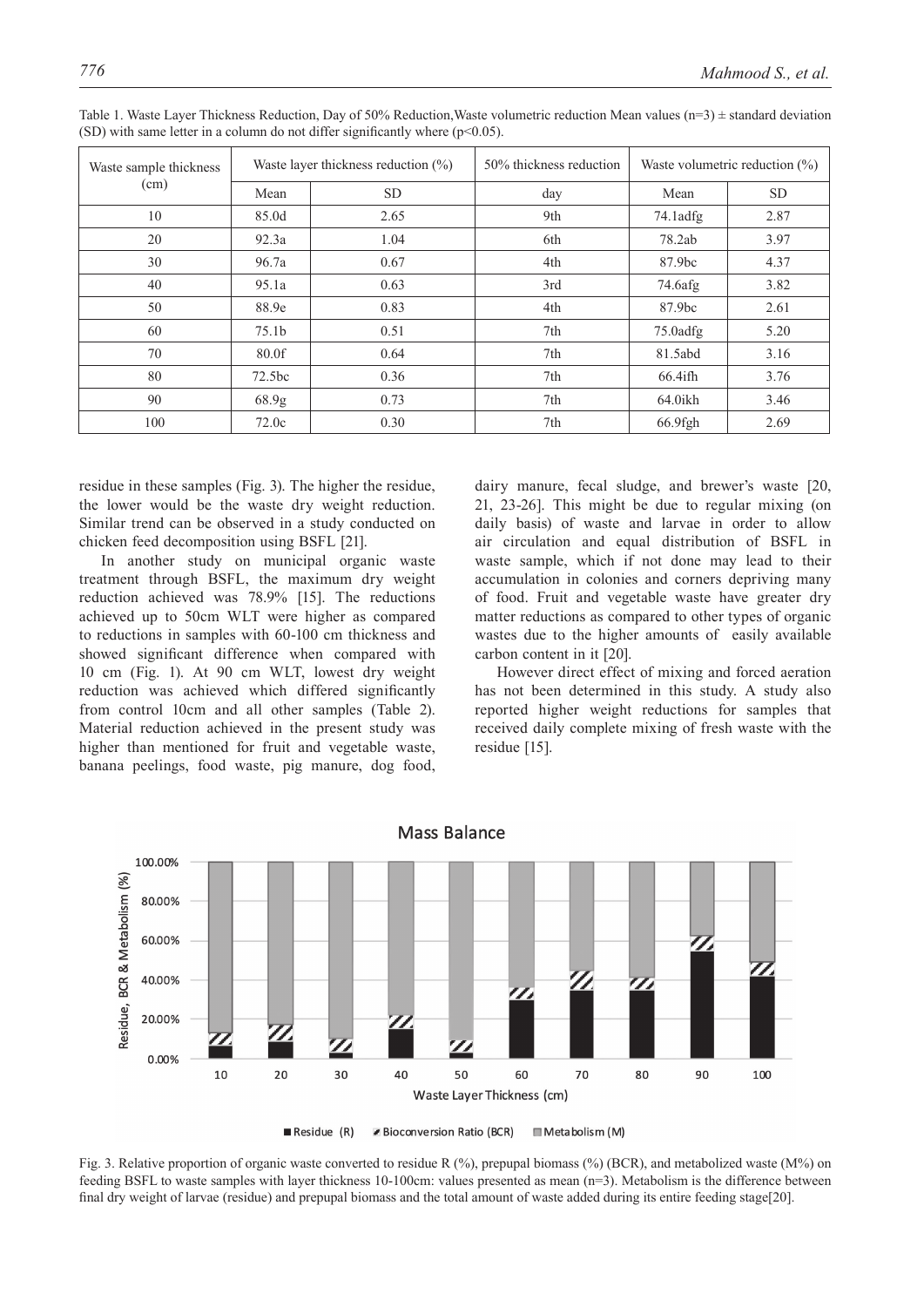| Waste sample<br>layer thickness | Waste initial dry wt |           | Residue (dry wt) |           | Waste weight reduction<br>on dry basis |           | Final Dry wt of 1<br><b>BSFL</b> |           | Prepupal biomass<br>(Bpp) |           |
|---------------------------------|----------------------|-----------|------------------|-----------|----------------------------------------|-----------|----------------------------------|-----------|---------------------------|-----------|
| (cm)                            | (kg)                 |           | (kg)             |           | $(\%)$                                 |           | (g)                              |           | (kg)                      |           |
|                                 | Mean                 | <b>SD</b> | Mean             | <b>SD</b> | Mean                                   | <b>SD</b> | Mean                             | <b>SD</b> | Mean                      | <b>SD</b> |
| 10                              | 49.0                 | 2.29      | 3.28             | 0.93      | 93.3ac                                 | 2.12      | $0.033$ ac                       | 0.0017    | 3.21                      | 0.16      |
| 20                              | 47.0                 | 2.29      | 4.28             | 0.23      | 90.9abc                                | 0.17      | 0.041a                           | 0.0027    | 4.01                      | 0.26      |
| 30                              | 15.0                 | 0.26      | 0.55             | 0.26      | 96.4ac                                 | 1.69      | 0.031bc                          | 0.0017    | 1.01                      | 0.05      |
| 40                              | 16.2                 | 0.76      | 2.52             | 0.3       | 84.3b                                  | 2.59      | 0.035a                           | 0.0031    | 1.13                      | 0.10      |
| 50                              | 17.7                 | 1.53      | 0.62             | 0.06      | 96.5c                                  | 0.23      | 0.033bc                          | 0.0031    | 1.06                      | 0.10      |
| 60                              | 25.2                 | 1.56      | 7.57             | 0.29      | 70.0d                                  | 0.80      | 0.033a                           | 0.0018    | 1.63                      | 0.09      |
| 70                              | 23.2                 | 0.31      | 8.13             | 0.54      | 65.0de                                 | 2.19      | $0.047$ ad                       | 0.0031    | 2.31                      | 0.15      |
| 80                              | 24.5                 | 1.15      | 8.51             | 0.53      | 65.3de                                 | 0.59      | 0.032bc                          | 0.0023    | 1.58                      | 0.11      |
| 90                              | 22.3                 | 1.15      | 12.16            | 0.59      | 45.2f                                  | 5.21      | 0.036a                           | 0.0032    | 1.74                      | 0.15      |
| 100                             | 23.5                 | 1.15      | 9.94             | 0.85      | 57.5e                                  | 5.44      | 0.034a                           | 0.0056    | 1.64                      | 0.27      |

Table 2. Waste dry weight reduction, residue (final dry wt of larvae), final prepupal dry weight. Mean values ( $n = 3$ )  $\pm$  standard deviation (SD) with same letter in a column do not differ significantly where  $(p<0.05)$ .

## Prepupal Biomass, Bioconversion Rate (BCR), Residue (R) and Metabolism (M)

Prepupal dry weight (0.048-0.031g/larvae) in all waste layer thicknesses does not vary significantly from control 10cm WLT, verified by Tukey HSD test (Table 2). Highest prepupal dry weight was achieved in 70 cm WLT. These values are lower as compared to those reported for BSFL fed on municipal organic waste. In general, prepupal weight is lower for fruit and vegetable waste because of low nitrogen content [20].

Fig. 3 shows that bioconversion rate (BCR) ranged between 6.01(SD 0.34)-9.94% (SD 0.66) which is a small fraction of organic waste transformation into prepupal biomass. The results are comparable with the reported 1.1% to 7.3% BCR for fruit, manure and rejected slurry [19]. However, another study reported much lower 4.1% BCR for fruit and vegetable waste [20]. BCR values for different waste layer thicknesses did not show any honestly significant difference when compared to control 10 cm WLT except 70 cm thick layer (Tukey HSD test). The highest BCR measured was for 70 cm WLT (Fig. 3). The overall metabolized waste was greater than the residual waste which was a combination of digested and undigested food by larvae. From waste management perspective, it would be beneficial if some part of waste becomes larval biomass, and larval activity leaves small portion as residue and major portion remains as metabolized waste. This would leave less amount of residue to be further transported or disposed. This situation is contrary to the study on chicken feed BSFL conversion under control laboratory environmental conditions [21]. BCR could be affected by several factors: waste composition, number of larvae, environmental conditions (temperature/humidity) and

feeding mode [19, 25]. Fruit and vegetable market waste may result in higher dry matter reductions but lower conversions to prepupal biomass. This is mainly because of high moisture and low nitrogen content (necessary for larvae body makeup) present in it [19, 20]. Biowaste treatment was performed under ambient temperatures which were quite high as compared to required optimum temperatures of 25-32ºC for achieving higher BCR [14, 27].

## **Conclusions**

Though BSFL related guidelines recommend use of maximum WLT of 5-10 cm, it was found in this study that BSFL could successfully be fed to organic waste layers having thickness of greater than 10 cm and increased till 100 cm. If even 20 cm is maximum thickness used, it requires an area of  $8 \text{ m}^2$  to treat 1 ton of organic waste. However, in field, maximum height cannot be restricted to 20 cm only as it would require huge surface area for large amounts of incoming waste. The study experimented with different heights between 10 – 100 cm implying 100 cm as maximum height would require an area of  $1.6 \text{ m}^2$  to treat 1 ton of organic waste i.e. 5 folds reduction in required surface area for treating same amount of waste and thus reducing space foot print of the BSFL treatment approach.

In cases where enough land is not available to attain maximum reduction by letting waste stay for longer time period, 50% reduction in comparatively less time may provide an option for quicker cycles of waste treatment. Waste layer with thickness of 50 cm can be used in BSFL organic waste treatment as it resulted in greater WLT reduction, early 50% thickness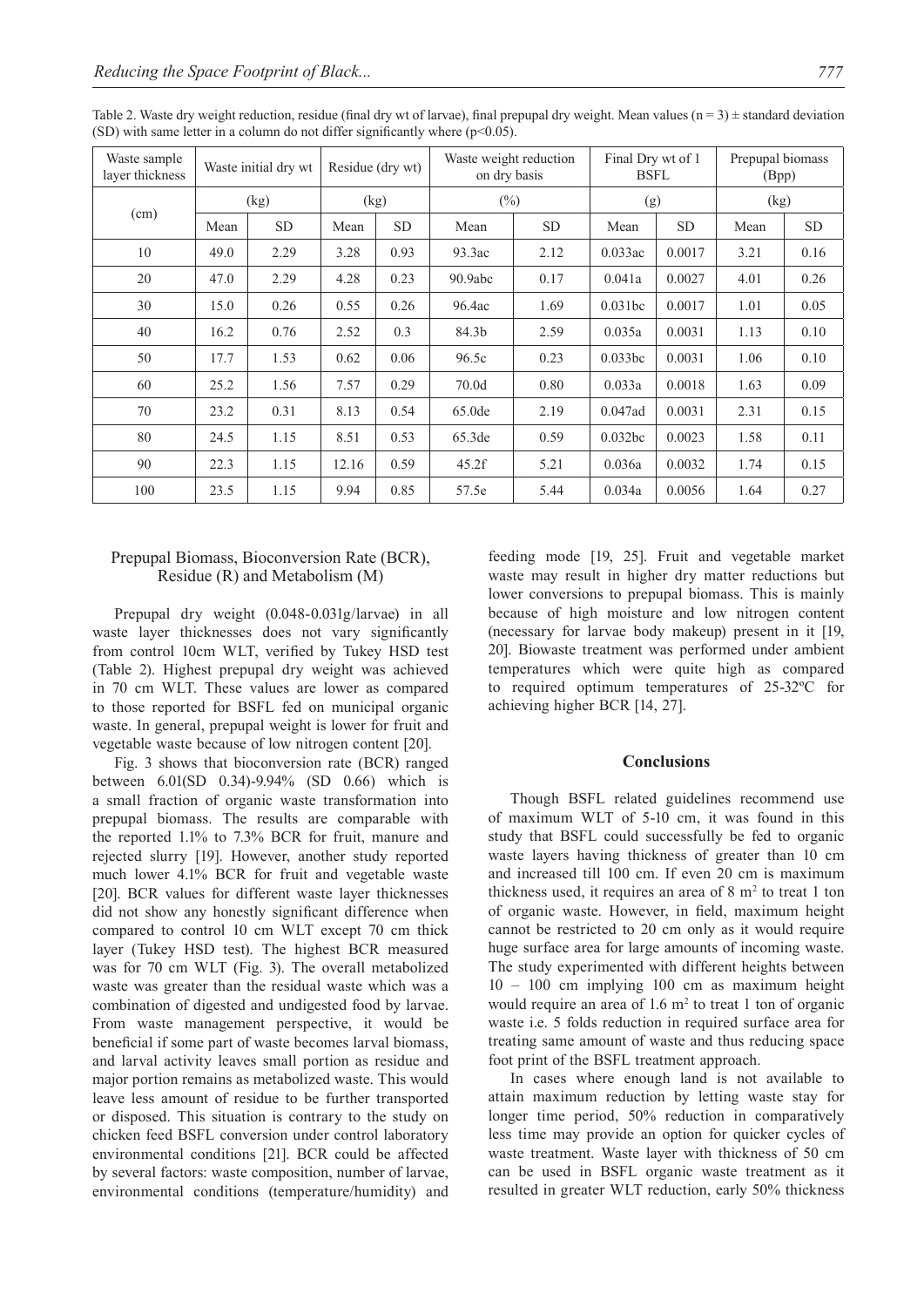as compared to widely recommended 10 cm thick layer. If BSFL waste treatment is applied at decentralized locations i.e. neighborhood level, significant reductions in waste weight and volume would be helpful in increasing carrying capacity of a certain vehicle, for further transport and decreasing space requirement at a disposal site leading to less transportation, handling and disposal costs.

As per findings of this study, maximum reductions in WLT, dry weight and volume was achieved if BSFL was fed to 30 cm thick waste layer which still can save 3 folds of land as compared to widely recommended 10 cm thick layer. In case of lack of land availability and to create speedy waste reductions in large quantities 50% WLT reduction might be a good key performance indicator. In such cases, maximum reductions in first 2-4 days of waste treatment would be beneficial which happened in 90% of the waste samples. Financial analysis will also be required for the viability of 50% reduction on basis of land and transportation cost savings.

Increased waste thickness did not affect larval weight gain and BCR values much. Both were less as compared to the maximum achievable values reported in literature. It is important to note here that this study was done from waste management perspective and achieving higher BCR and massive larval harvest was not of key concern. Moreover, if BSFL is fed to thicker layers of waste up to 50 cm then it might result in significant waste reductions by generating minimum residue and maximum metabolism as compared to 10 cm thick waste sample and this would create more space for incoming waste to be treated and less residue to be transported further. Though the waste thickness and dry matter reduction, in layers with thickness between 60 and 100 cm and volumetric reduction between 80-100 cm was lower than the one observed in 10 cm thick layer, still considerable reductions of 72, 57.7 and 66.9% was noted respectively.

This study provides a doable option for large amounts of organic waste to be treated using BSFL with limited surface area and time available.

## **Acknowledgements**

The study was conducted at the Urban Unit Lahore's project site in Sahiwal city. The researcher is grateful to the Urban Unit and its SWM team for providing crucial support during the study. A special gratitude is extended to EAWAG, Switzerland and Forward, Indonesia for providing necessary intensive operational training and guidance.

This research did not receive any specific grant from funding agencies in the public, commercial, or not-forprofit sectors.

## **Conflict of Interest**

The authors declare no conflict of interest.

## **References**

- 1. KUMAR S., NEGI S., MANDPE A., SINGH, R.V., HUSSAIN A. Rapid Composting Techniques in Indian Context and Utilization of Black Soldier Fly for Enhanced Decomposition of Biodegradable Wastes – A Comprehensive Review. J. Environ. Manage. **227**, 189, **2018**.
- 2. MERTENAT A., DIENER S., ZURBRÜGG C. Black Soldier Fly biowaste treatment – Assessment of global warming potential. Waste. Manage. **84**,173, **2019**.
- 3. KINGDOM U., REPORT S.R., COUNCIL A. Technical team. Water.
- 4. MASOOD M., BARLOW C.Y. Framework for integration of informal waste management sector with the formal sector in Pakistan. Waste. Manage. Res. **3**(10 SUPPL), 93, **2013**.
- 5. AHMED N., ZURBRUGG C. Urban organic waste management in Karachi, Pakistan. Sustain. Environ. Sanit. Water Serv, Proc. 28th WEDC Conf. January, **2002**.
- 6. JEHANGIR A. Waste to Energy Potential in Pakistan and Its Comparison with the Situation in Europe. Adv. Recycling. Waste. Manag. **03** (2), 2, **2018**.
- 7. ZURBRÜGG C., DORTMANS B., FADHILA A., VERSTAPPEN B., DIENER S. From Pilot To Full Scale Operation of a Waste-To-Protein Treatment Facility. Detritus. **1**, 18, **2018**.
- 8. GOLD M., TOMBERLIN J.K., DIENER S., ZURBRÜGG C., MATHYS A. Decomposition of Biowaste Macronutrients, Microbes, and Chemicals in Black Soldier Fly Larval Treatment: A Review. Waste. Manage. **82**, 302, **2018**.
- 9. DIENER S., ZURBRÜGG C., ROA-GUTIÉRREZ F., NGUYEN D.H., MOREL A., KOOTTATEP T., TOCKNER K. Black Soldier Fly Larvae for Organic Waste Treatment – Prospects and Constraints. Proceedings of the WasteSafe, 2 February, **52**, **2011**.
- 10. JOYCE J.A. SHEPPARD D.C., KISER B.C., TOMBERLIN J.K., SUMNER S.M. Rearing Methods for the Black Soldier Fly (Diptera: Stratiomyidae). J. Med. Entomol. **39**  (4), 695, **2009**.
- 11. DORTMANS B.M.A., Diener S., VERSTAPPEN B. Black Soldier Fly Biowaste Processing, 1st ed.; Eawag (Swiss Federal Institute of Aquatic Science and Technology): Dubendorf, Switzerland, 100, **2017**.
- 12. SPRANGHERS T., MICHIELS J., VRANCX J., OVYN A. Gut antimicrobial effects and nutritional value of black soldier fly (*Hermetia illucens* L.) prepupae for weaned piglets. Anim. Feed. Sci. Technol. **235**, 35, **2018.**
- 13. NGUYEN T.T.X., TOMBERLIN J.K., VANLAERHOVEN S. Ability of Black Soldier Fly (Diptera: Stratiomyidae) Larvae to Recycle Food Waste. Environ. Entomol. **44** (2), 406, **2015**.
- 14. RIUJI C., DIENER S., ZABALETA I., MERTENAT A., ZURBRÜGG C. Treatment technologies for urban solid biowaste to create value products: a review with focus on low- and middle-income settings. Rev. Environ. Sci. Biotechnol. **16** (1), 81, **2017**.